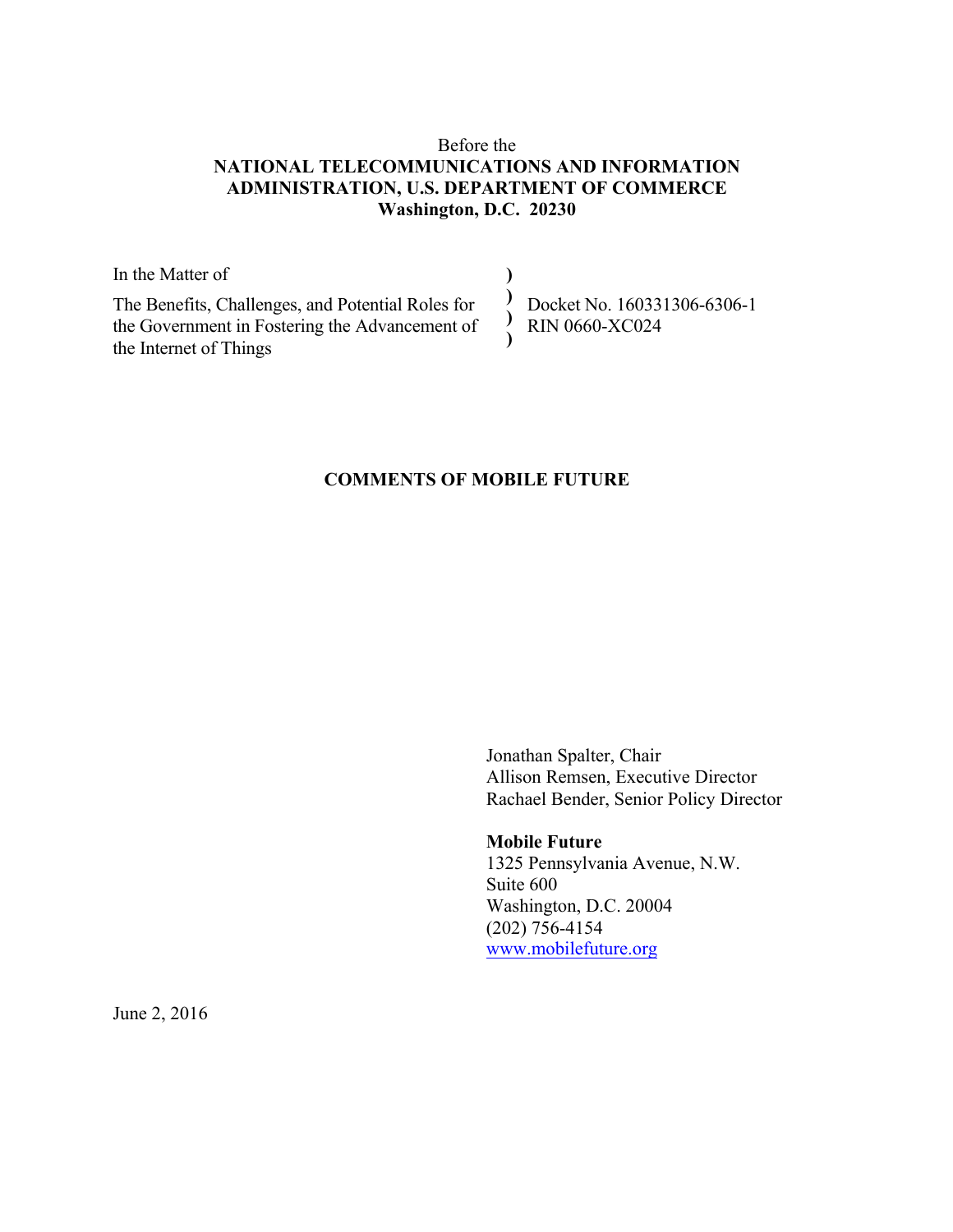# **TABLE OF CONTENTS**

| II. THE INTERNET OF THINGS IS GROWING DRASTICALLY AS CONNECTED |  |
|----------------------------------------------------------------|--|
|                                                                |  |
| III. UNITED STATES SPECTRUM POLICY MUST BE DESIGNED TO SUPPORT |  |
| THE INTERNET OF THINGS AND THE TRANSITION TO NEXT GENERATION   |  |
|                                                                |  |
| IV. THE GOVERNMENT SHOULD FOCUS ON POLICIES THAT FOSTER        |  |
|                                                                |  |
|                                                                |  |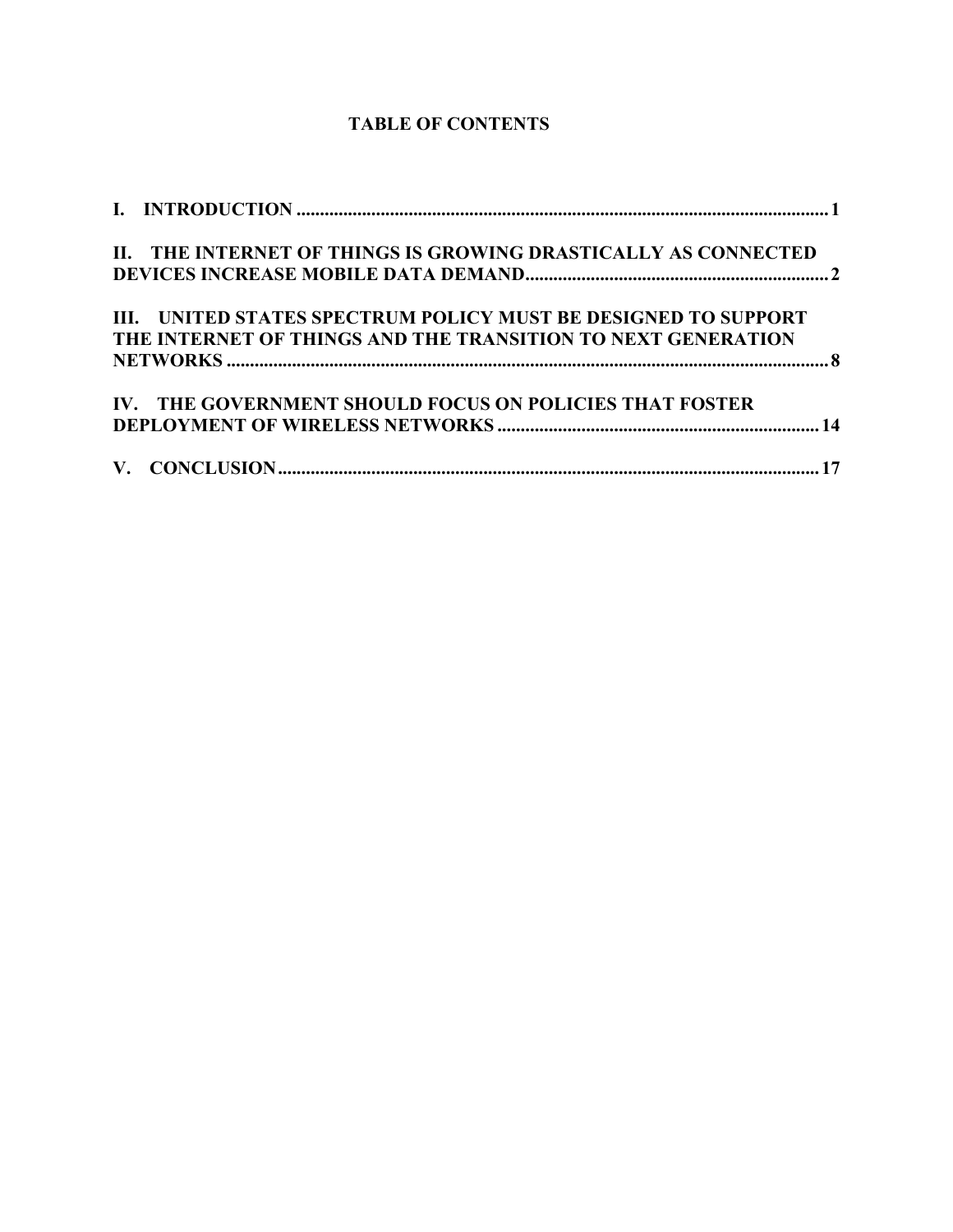# Before the **NATIONAL TELECOMMUNICATIONS AND INFORMATION ADMINISTRATION, U.S. DEPARTMENT OF COMMERCE Washington, D.C. 20230**

**) ) ) )**

In the Matter of The Benefits, Challenges, and Potential Roles for the Government in Fostering the Advancement of the Internet of Things

Docket No. 160331306-6306-1 RIN 0660-XC024

#### **COMMENTS OF MOBILE FUTURE**

# **I. INTRODUCTION**

l

Mobile Future submits these comments in response to the National Telecommunications and Information Administration request for comment in the above-captioned proceeding.<sup>1</sup> With mobile data traffic skyrocketing thanks to increased connectivity, and an ever increasing range of services, applications, and devices available to consumers and businesses alike, the United States, already a global leader in 4G LTE investment, deployment, and adoption, must take steps to ensure we maintain worldwide leadership as we deploy next generation 5G networks that will power even more possibilities for the Internet of Things.

As exponentially increasing numbers of devices connect to wireless networks, United States spectrum policy must support, respond to and anticipate the massive increase in data consumption ahead. Policies must also put in place a sustainable spectrum pipeline to ensure a seamless transition to 5G networks and plan for longer-term future spectrum needs. NTIA and the FCC must work to identify and clear spectrum used by Federal agencies for exclusive

<sup>1</sup> *The Benefits, Challenge, and Potential Roles for the Government in Fostering the Advancement of the Internet of Things*, Request for Comments, 81 Fed. Reg. 19956 (NTIA 2016).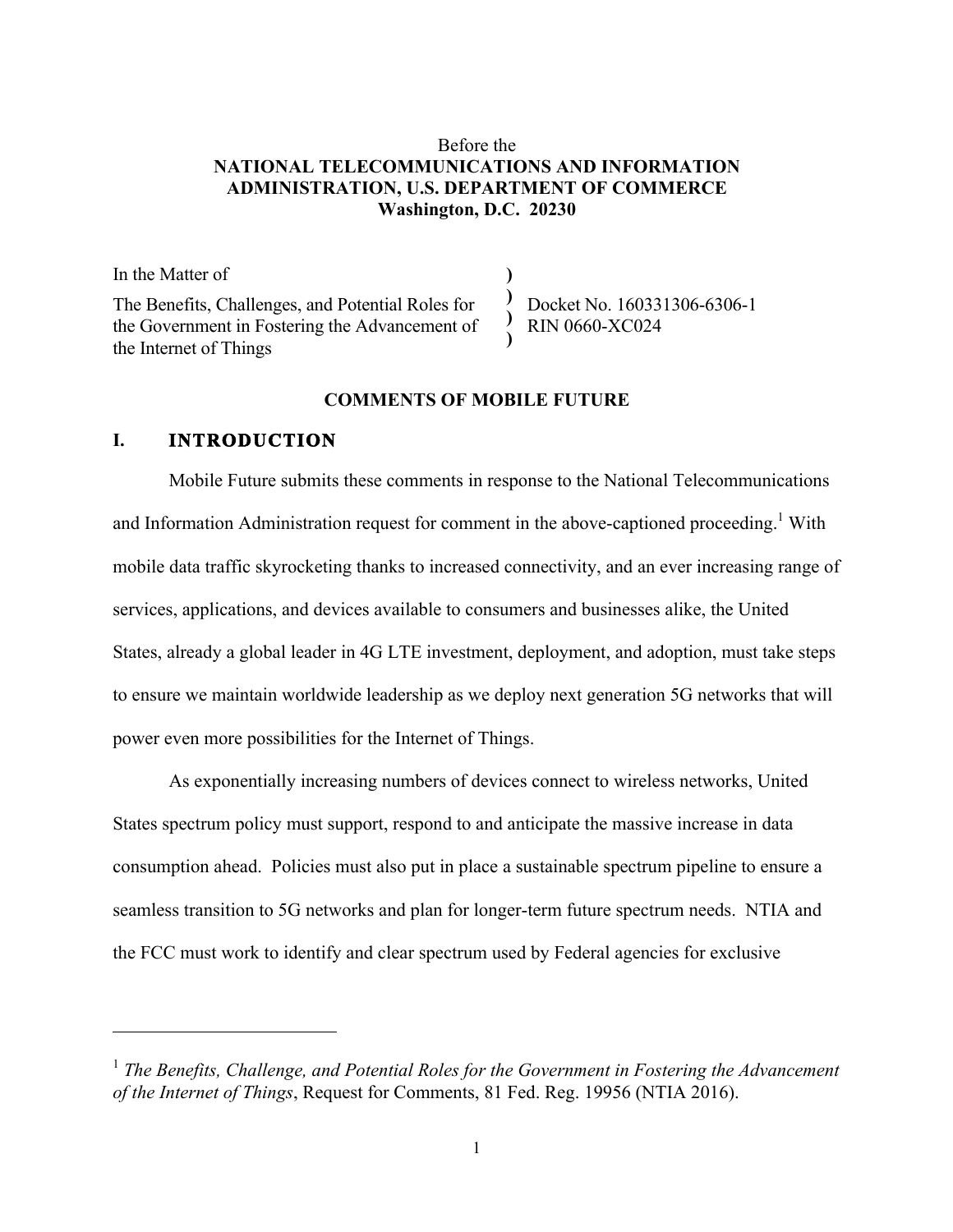commercial use, and Federal users must have incentives to use spectrum efficiently and to relinquish underutilized spectrum whenever possible, or share that spectrum whenever practical.

To maintain the role as a global leader in wireless, the U.S. must continue to foster deployment of wireless networks rather than impose restrictive regulations that deter investment in mobile infrastructure, such as the FCC's recent decision to subject mobile broadband to monopoly-era common carrier regulation. And to encourage network investment, we must also streamline infrastructure deployment processes for both small cell as well as larger scale deployments.

# **II. THE INTERNET OF THINGS IS GROWING DRASTICALLY AS CONNECTED DEVICES INCREASE MOBILE DATA DEMAND**

Already there are more than an estimated nine billion connected devices around the world, but that number will grow rapidly with estimates ranging from 25 billion to 50 billion connected devices by 2025.<sup>2</sup> While the catchphrase refers to the Internet of *Things*, the real transformation it will make possible is in the quality and productivity of people's lives—and the opportunities available to them in our ever-innovating economy. Here is just a sampling of the progress already underway:

<sup>2</sup> McKinsey Global Institute, *The Internet of Things: Mapping the Value Beyond the Hype*, at 17 (June 2015),

http://www.mckinsey.com/~/media/McKinsey/dotcom/Insights/Business%20Technology/- Unlocking%20the%20potential%20of%20the%20Internet%20of%20Things/Unlocking\_the\_pote ntial of the Internet of Things Full report.ashx.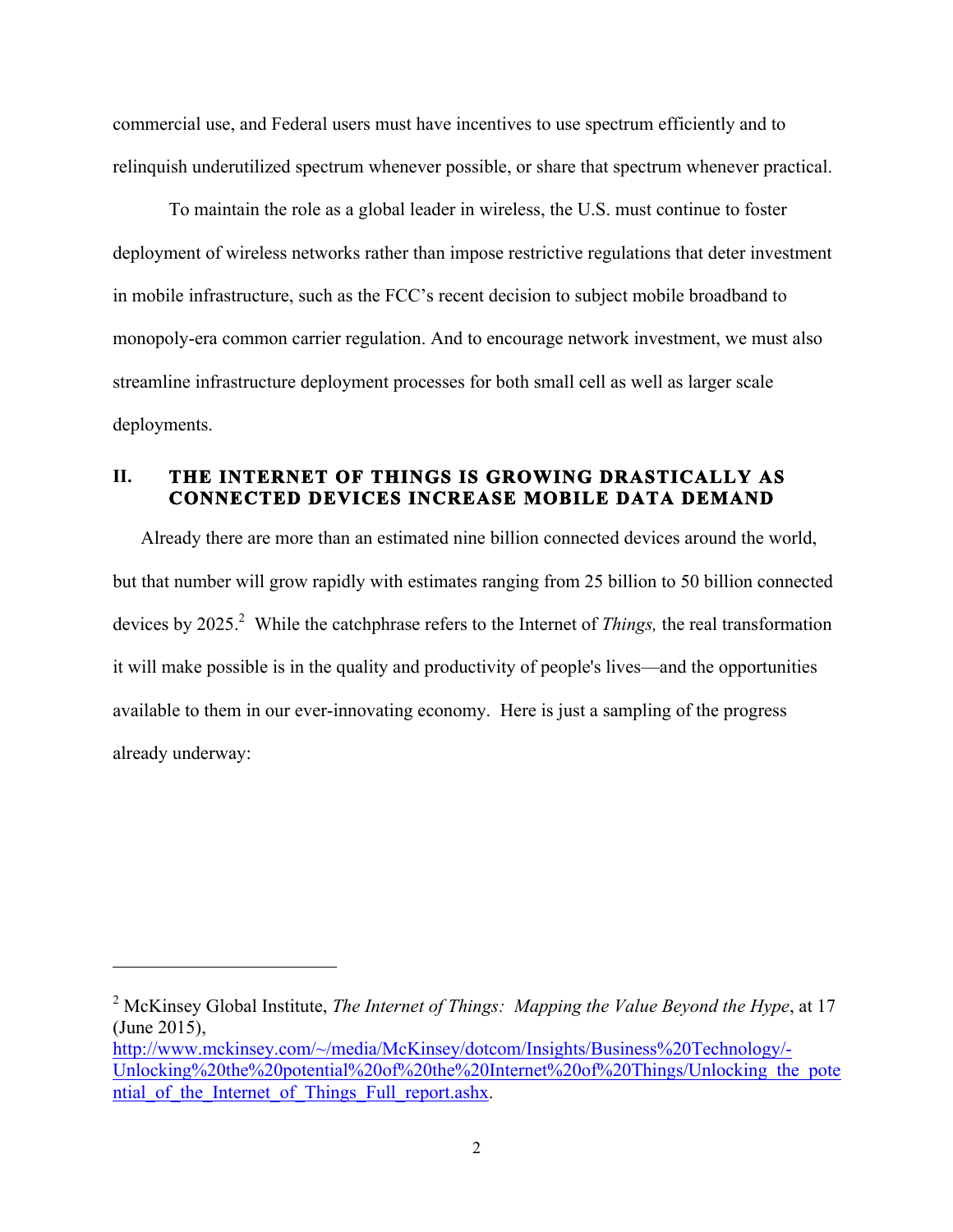### *Homes*

Every month, 328 million "things" connect to the Internet, and more and more this progress is coming home.<sup>3</sup> Already today, consumers are embracing emerging wireless technologies that enable remote home access, thermostat adjustments, fire and moisture detection and real-time security feeds. By 2022, a typical home could contain more than 500 connected smart devices keeping our households more secure, conserving resources, and making daily tasks more convenient.<sup>4</sup> With 21 billion "things" predicted to connect by decade's end<sup>5</sup>—from cars to clothes and everything in between—the demand for data and the 'need for speed' will only increase.

#### *Transportation*

 $\overline{a}$ 

By 2020, nearly 97 percent of new cars shipped in the United States will have built-in Internet connectivity, $6$  and there will be more than a quarter billion connected cars on the road worldwide.<sup>7</sup> From connected and autonomous vehicles to intelligent public transportation, it is essential that the U.S. lead this aspect of the Internet of Things. According to the U.S.

<sup>&</sup>lt;sup>3</sup> David Evans, "Introducing the Wireless Cow," Politico, (June 29, 2015), available at http://www.politico.com/agenda/story/2015/06/internet-of-things-growth-challenges-000098.

 $4$  iControl, "2015 State of the Smart Home Report," (2015), available at https://www.icontrol.com/blog/2015-state-of-the-smart-home-report/

<sup>5</sup> Nathan Eddy, "Gartner: 21 Billion IoT Devices to Invade by 2020," InformationWeek, (Nov. 10, 2015), available at http://www.informationweek.com/mobile/mobile-devices/gartner-21 billion-iot-devices-to-invade-by-2020/d/d-id/1323081.

<sup>&</sup>lt;sup>6</sup> John Greenough, "Here's How Big Connected Cars Will Be in Regions Around the World," Business Insider, (April 4, 2015), available at http://www.businessinsider.com.au/connected-carshipments-innorth-america-asia-europe-other-regions-2015-4/.

<sup>&</sup>lt;sup>7</sup> Verizon, "State of the Market: Internet of Things 2016," (2016), available at https://www.verizon.com/about/sites/default/files/state-of-the-internet-of-things-market-report-2016.pdf.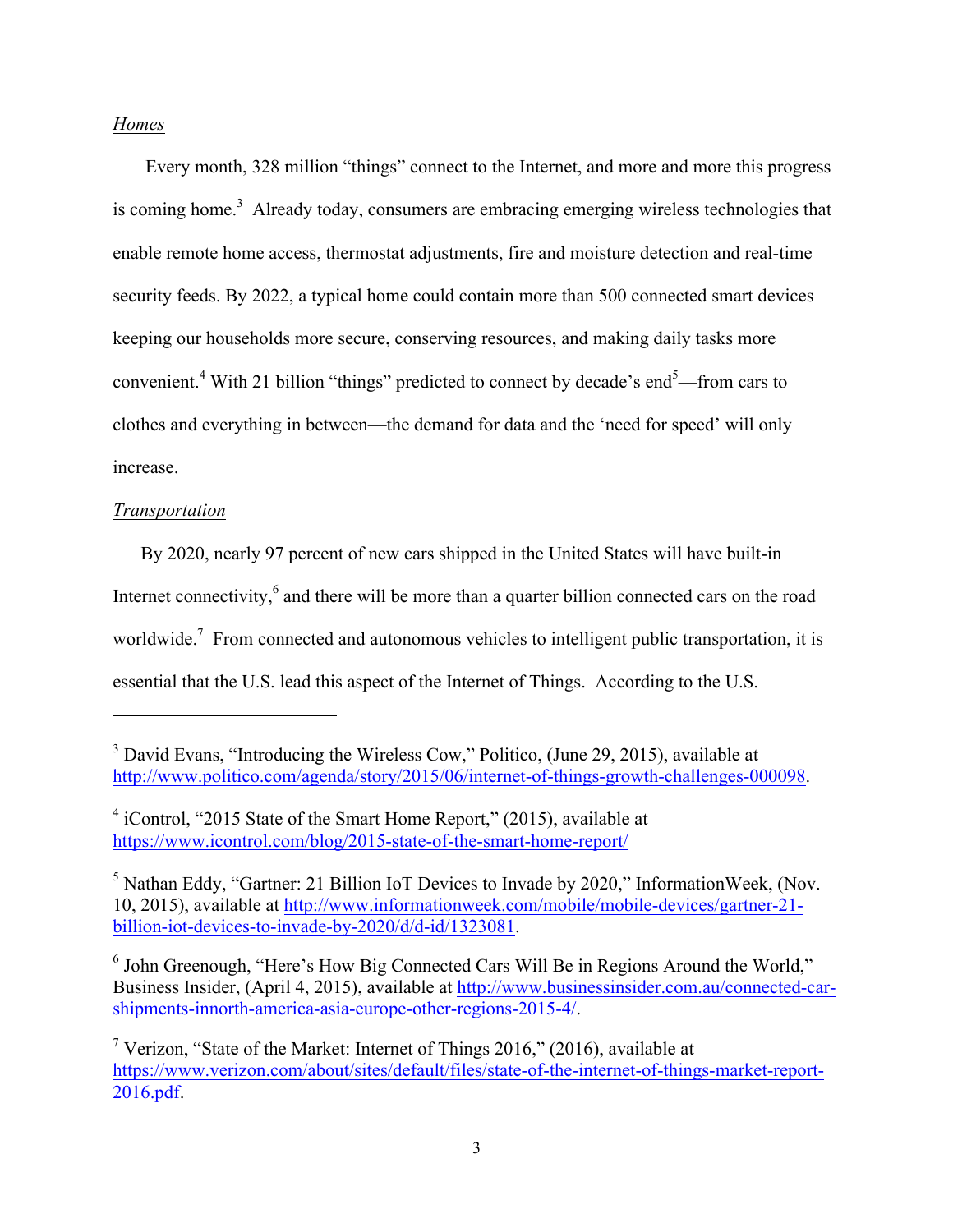Department of Transportation, 82 percent of traffic accidents can be addressed with intelligent transportation.<sup>8</sup> Connected intersections can help traffic move quicker, saving time and money by reducing the amount of gasoline used by five percent and reducing carbon emissions by five percent.9 And, consider just the ripple effect of more efficiently finding a parking spot: One recent study showed that drivers looking for parking at the UCLA campus alone logged 950,000 miles of travel, 47,000 gallons of wasted gas, and 730 tons of greenhouse gas emissions.<sup>10</sup> The smarter the car, the cleaner the air, the more gas money stays in consumers' wallets.

### *Agriculture*

l

The Internet of Things is proving an essential tool in terms of helping farmers and ranchers produce more food with fewer resources. With the amount of farmland shrinking but the number of mouths growing, $\frac{11}{11}$  precision agriculture and mobile broadband networks are connecting farmers with data from satellites, sensors and tractors to make better decisions that reduce chemical use, increase yields, decrease costs, reduce water consumption and feed more people.12 Farmers also use GPS technology to help pinpoint exactly where every seed is placed

<sup>8</sup> U.S. Department of Transportation, "Connected Vehicle Research in the United States," available at http://www.its.dot.gov/connected\_vehicle/connected\_vehicle\_research.htm.

<sup>9</sup> Ellen Chang, "How a "connected" car could save you money," CBS News, October 15, 2014, available at http://www.cbsnews.com/news/how-a-connected-car-could-save-you-money/.

<sup>&</sup>lt;sup>10</sup> David Evans, "Here's what IoT will do for transportation," VentureBeat, (September 9, 2015), available at http://venturebeat.com/2015/09/19/heres-what-iot-will-do-for-transportation/.

 $11$  According to the United Nations' Food and Agriculture Organization, food production must increase 70% to be able to feed the growing population expected to hit 9 billion in 2050. http://www.fao.org/fileadmin/templates/wsfs/docs/expert\_paper/How\_to\_Feed\_the\_World\_in\_2 050.pdf.

 $12$  With remote sensors that provide more agricultural data, farmers are able to target resources to reduce input costs, reduce pesticide and chemical use, while improving yields by 5 or 10 bushels an acre. http://fortune.com/2014/05/30/cropping-up-on-every-farm-big-data-technology/; Studies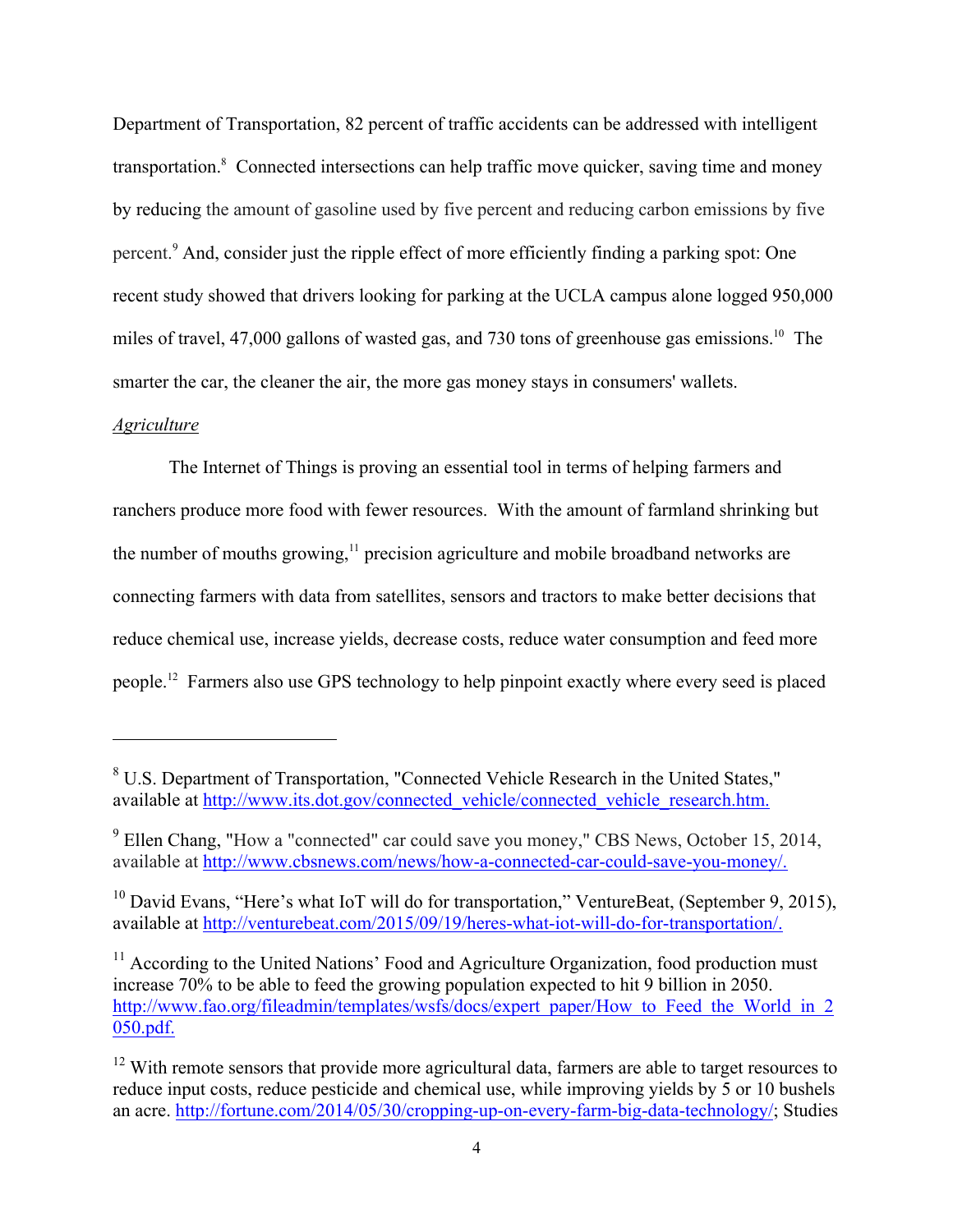and then use wireless technology to help monitor their fields. One tool tracks the available nitrogen in a field and sends projections, alerts and recommendations to a farmer's iPad that can increase profits up to  $$100$  per acre.<sup>13</sup> According to the United Nations' Food and Agriculture Organization, food production must increase 70% to be able to feed the growing population expected to hit 9 billion in 2050.<sup>14</sup> U.S. leadership at the intersection of IoT and agriculture can literally help feed a growing world.

#### *Health & Wellness*

l

Wearable devices equipped with biosensors to track wellness and exercise were leading ambassadors of the first wave of The Internet of Things. Last year alone, 13.4 million fitness trackers were sold in the U.S., nearly double the number sold in 2014.<sup>15</sup> The untapped potential at the intersection of Health IoT and mass consumer adoption is nothing short of revolutionary. Taking diabetes as an example: More than 29 million Americans live with this devastating

indicate that expanding the use of precision agriculture could reduce water use by 11 to 50 percent, reduce use of fertilizers and pesticides, while boosting crop yields and decreasing environmental impact.

http://www.bsr.org/reports/BSR\_CTIA\_Wireless\_and\_the\_Environment.pdf.

<sup>14</sup> Food and Agriculture Organization of the United Nations, How to Feed the World in 2015, available at http://www.fao.org/fileadmin/templates/wsfs/docs/expert\_paper/How\_to\_Feed\_the\_World\_in\_2 050.pdf.

<sup>13</sup> Katherine Noyes, "Cropping up on every farm: Big data technology," *Fortune Magazine*, (May 30, 2014) available at http://fortune.com/2014/05/30/cropping-up-on-every-farm-big-datatechnology/.

<sup>&</sup>lt;sup>15</sup> The Verge, "NPD: 13.4M fitness trackers were sold in the US in 2015, up from 7.2M in 2014, totaling \$1.46B in sales, up from \$692M the previous year," February 1, 2016, available at http://www.theneeds.com/news/n11161529/npd-13-4m-fitness-trackers-were-sold-theverge.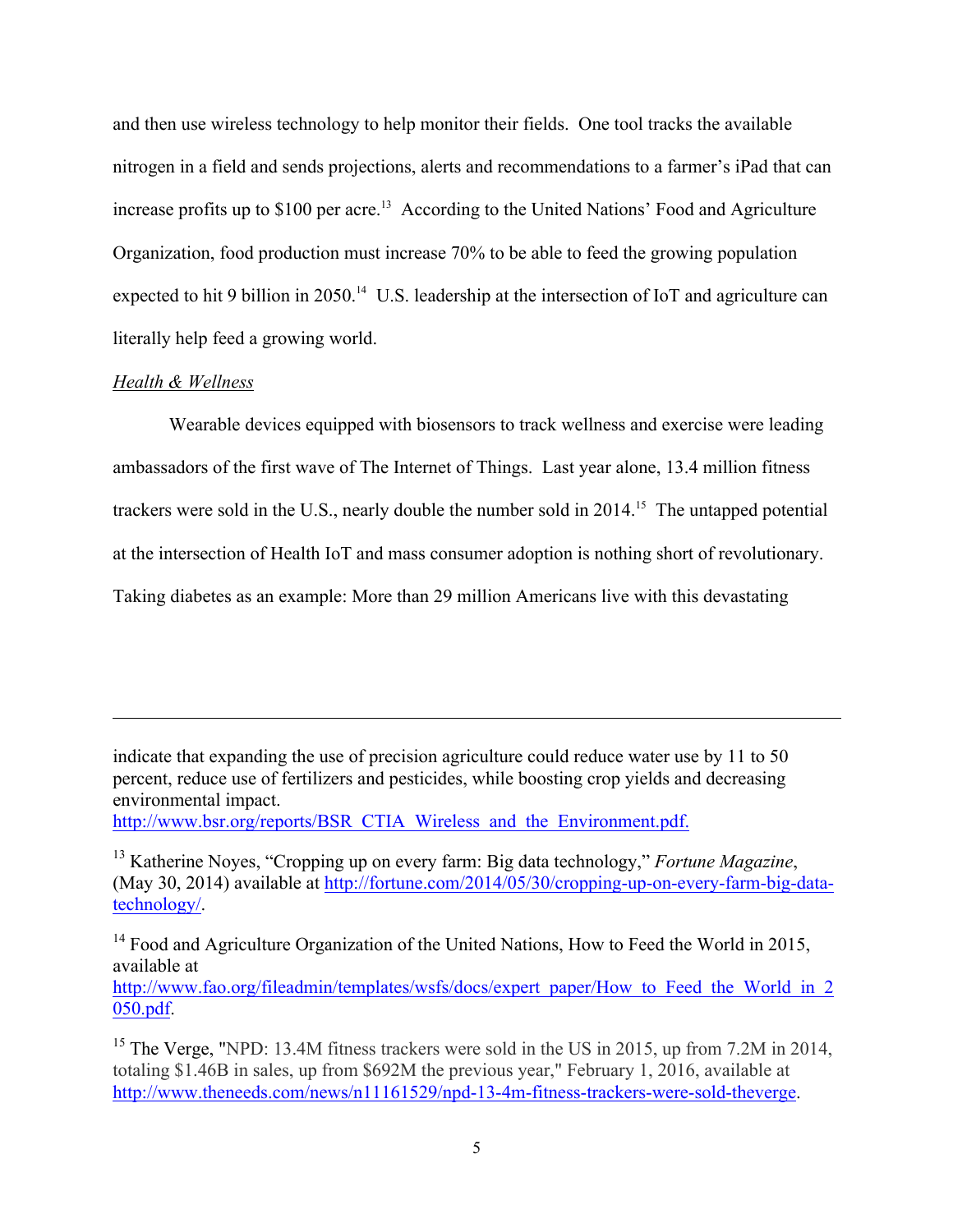chronic disease.16 In 2015, Google received a patent for a contact lens that can monitor the wearer's blood sugar.<sup>17</sup> The artificial pancreas – a device that marries a wireless glucose meter and insulin pump to automatically monitor and correct blood sugar levels--<sup>18</sup>is helping people living with Type One Diabetes keep their blood glucose levels within the safe target range 72 percent of the time – up from 53 percent of the time with the separate devices.<sup>19</sup> Similar investments and advances are underway across the spectrum of chronic disease as well as inpatient care—promising radical improvements in both the quality and cost of both treatment and preventative care.

### *Education*

l

Nearly three-fourths of teachers say that technology—from tablet textbooks to

smartboards to opportunities to 3D print class science projects--empowers them to teach to a

number of learning styles.<sup>20</sup> In addition to increasing student learning, wireless technology has

<sup>&</sup>lt;sup>16</sup> American Diabetes Association, Statistics about Diabetes, available at http://www.diabetes.org/diabetes-basics/statistics.

<sup>&</sup>lt;sup>17</sup> Alexandra Sifferlin, "Google Granted Patent for Smart Contact Lens," Time, (March 25, 2015), available at http://time.com/3758763/google-smart-contact-lens/.

 $18$  Singe Brewster, "The internet of you: How wireless medical implants will change medicine." GigaOm, (June 27, 2013,) available at https://gigaom.com/2013/06/27/the-internet-of-you-howwireless-medical-implants-will-change-medicine/.

<sup>&</sup>lt;sup>19</sup> Reuters, "Artificial pancreas works for teens with type 1 diabetes," (February 4, 2016,) available at http://www.foxnews.com/health/2016/02/04/artificial-pancreas-works-for-teenswith-type-1-diabetes.html.

<sup>&</sup>lt;sup>20</sup> PBS Learning, "PBS Survey Finds Teachers are Embracing Digital Resources to Propel Student Learning, (February 3, 2013,) available at http://www.pbs.org/about/blogs/news/pbssurvey-finds-teachers-are-embracing-digital-resources-to-propel-student-learning/.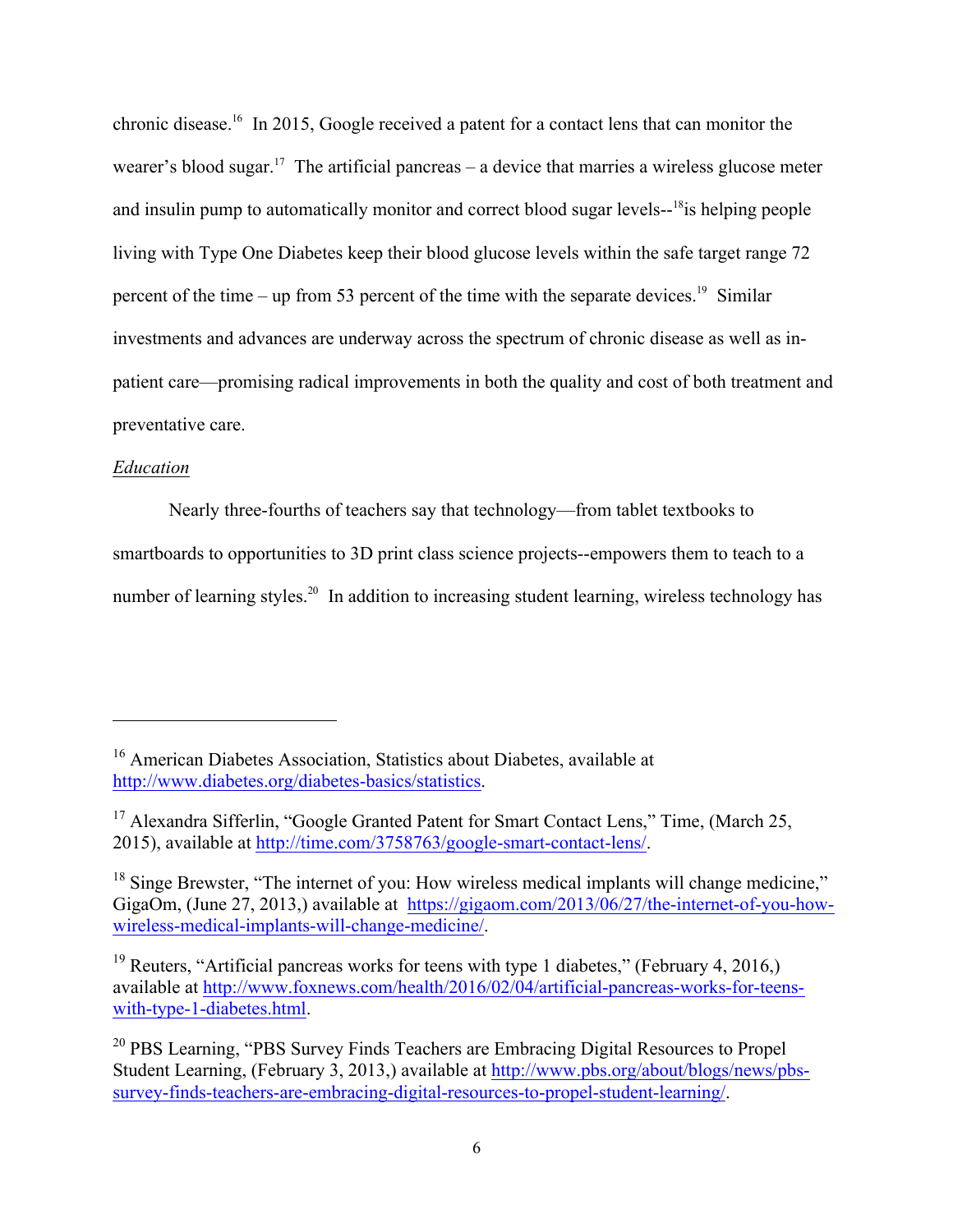the potential to save the education system \$3 billion per year.<sup>21</sup> And, this learning doesn't end when students leave the classroom. More than 80% of students use a wireless device to complete homework. These devices are helping close the so-called "homework gap," bringing wireless broadband to the five million households with school-aged children nationwide that do not have broadband at home.<sup>22</sup>

With the increase in connected devices, data traffic across America's mobile networks increased 56 percent in  $2015^{23}$  and consumers used 9.6 trillion megabytes of data, three times as much as in 2013.<sup>24</sup> Consumer mobile traffic in the United States is expected to grow 5.9-fold from 2015 to 2020, a compound annual growth rate of 43 percent.<sup>25</sup> The Internet of Things will continue to increase demand for mobile data as wireless users find new ways to connect to each other and objects around them.

l

<sup>23</sup> Cisco, *VNI Mobile Forecast Highlights, 2015-2020: United States – 2015 Year in Review*, (Feb. 1, 2016), available at http://www.cisco.com/assets/sol/sp/vni/forecast\_highlights\_mobile/index.html#~Country.

<sup>&</sup>lt;sup>21</sup> Tracy Chambers, "Teaching with Technology – Mobile Devices in the Classroom," IQ, (May 7, 2014,) available at http://iq.intel.com/teaching-with-tablets-mobile-devices-transforming-theclassroom/.

<sup>&</sup>lt;sup>22</sup> John D. McKinnon, "FCC Expands Low-Income Phone Subsidy to Include Internet Service." Wall Street Journal, (March 31, 2016), available at http://www.wsj.com/articles/fcc-expandslow-income-phone-subsidy-to-include-internet-service-1459457202

<sup>24</sup> CTIA, *Annual Wireless Survey*, (May 23, 2016), available at http://www.ctia.org/yourwireless-life/how-wireless-works/annual-wireless-industry-survey.

<sup>25</sup> Cisco, *VNI Mobile Forecast Highlights, 2015-2020: United States – Consumer Mobile Traffic*, (Feb. 1, 2016), available at

http://www.cisco.com/c/dam/assets/sol/sp/vni/forecast\_highlights\_mobile/index.html#~Country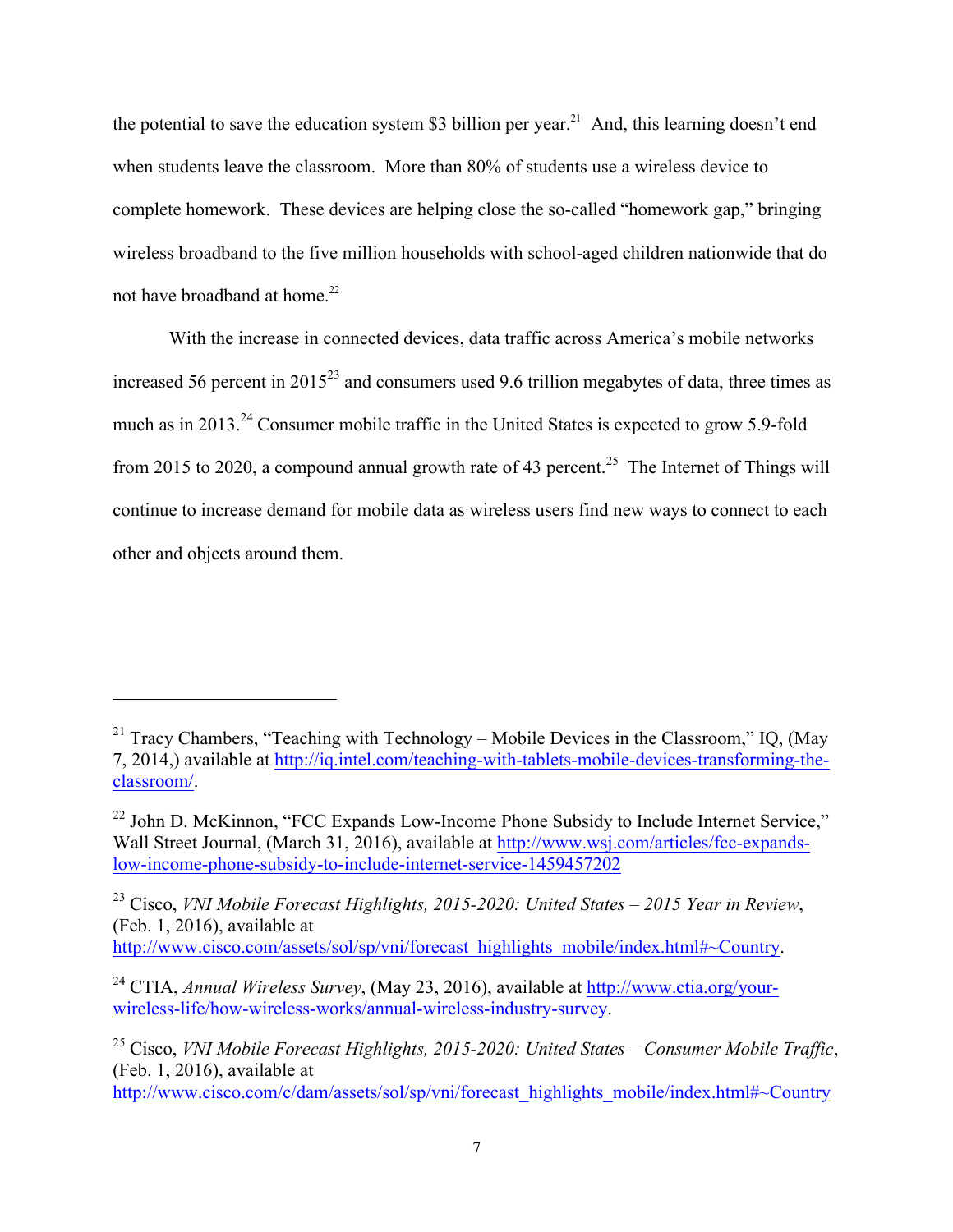# **III. UNITED STATES SPECTRUM POLICY MUST BE DESIGNED TO SUPPORT THE INTERNET OF THINGS AND THE TRANSITION TO NEXT GENERATION NETWORKS**

Spectrum is the key input to existing 4G LTE networks and the 5G networks of the future that will support the Internet of Things. Consumer demand for mobile data continues to grow exponentially under 4G LTE, and will skyrocket under 5G - fueled in no small part by the fastexpanding universe of "connected things" that will power our nation's economy and improve people's lives. It is imperative that U.S. policies play a constructive role supporting this progress through policies that help ensure a robust, ongoing pipeline of spectrum and continued, worldleading private capital infrastructure investment.

The United States leads the world in 4G LTE deployment and adoption. Nearly 100 percent of consumers in America now have access to a high-speed 4G LTE mobile broadband network and approximately 98 percent have access to multiple providers.<sup>26</sup> Nearly 70 percent of Americans now own a smartphone,<sup>27</sup> and according to a recent NTIA survey conducted by the Census Bureau, 20 percent of U.S. households with Internet access rely solely on their mobile devices for connectivity.28

 $\overline{a}$ 

<sup>26</sup> *Implementation of Section 6002(b) of the Omnibus Budget Reconciliation Act of 1993; Annual Report and Analysis of Competitive Market Conditions with Respect to Mobile Wireless, Including Commercial Mobile Services*, Eighteenth Report, 30 FCC Rcd 13515, ¶ 38, Chart III.A.3 (WTB 2015) ("Eighteenth Wireless Competition Report").

<sup>27</sup> John B. Horrigan and Maeve Duggan, Pew Research Center, *Home Broadband 2015: The Share of Americans with Broadband at Home Has Plateaued, and More Rely Only on Their Smartphones for Online Access*, at 2 (Dec. 2015), http://www.pewinternet.org/files/2015/12/Broadband-adoption-full.pdf.

<sup>28</sup> *Evolving Technologies Change the Nature of Internet Use*, NTIA blog, at 3 (Apr. 19, 2016), https://www.ntia.doc.gov/blog/2016/evolving-technologies-change-nature-internet-use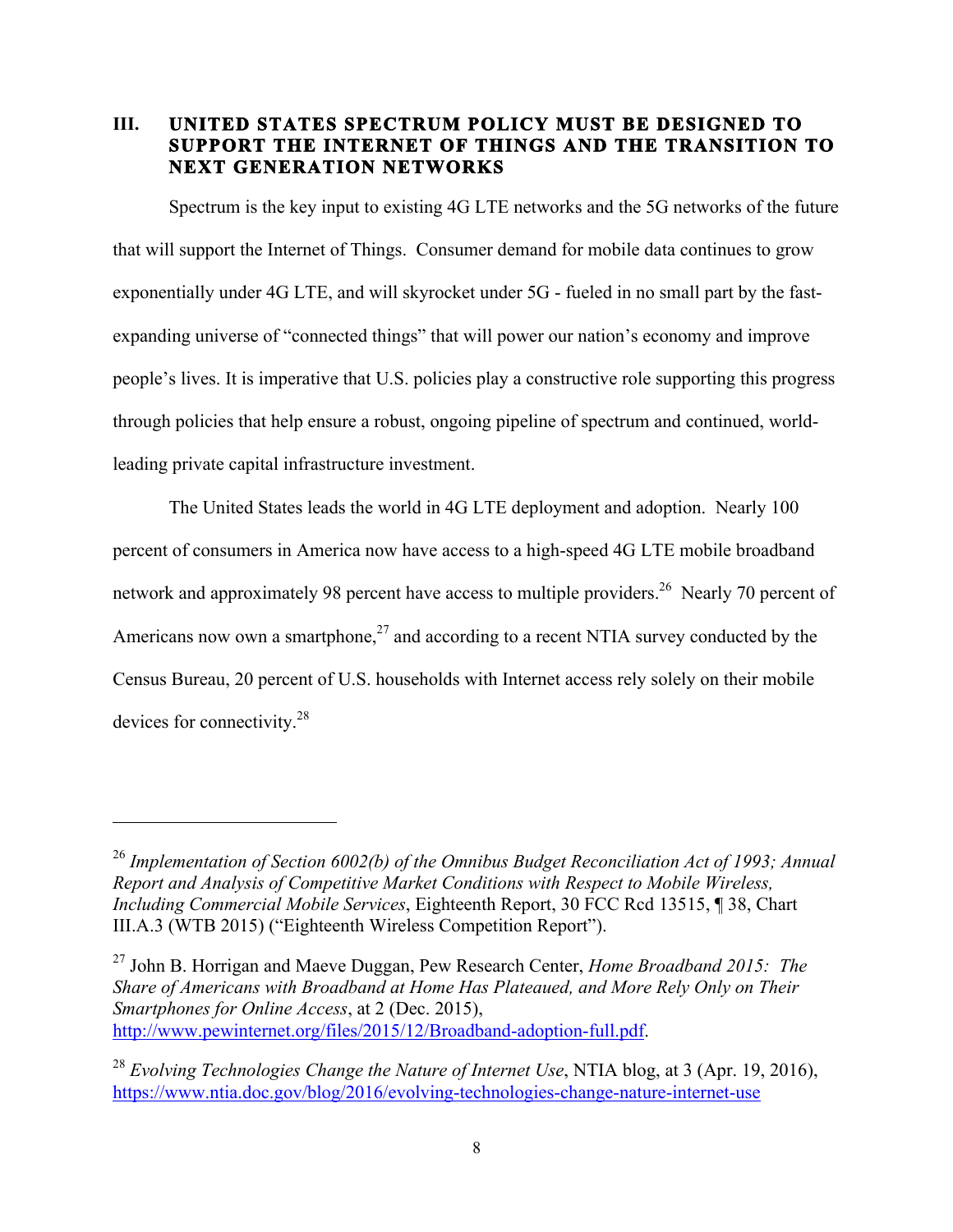The transition to 5G networks will unleash substantial consumer benefits and improved government services. Fifth Generation networks will usher in new paradigms in connectivity to support, among other things, extremely high-definition video services, smart grid and critical infrastructure monitoring, smart city and smart agriculture applications, enhanced public safety capabilities, and improved access to health care. Realizing the full potential of the Internet of Things will require networks that are up to 100 times faster, react ten times quicker, support billions of simultaneously connected devices, reduce energy consumption and offer exceptional network reliability.<sup>29</sup>

Constructive spectrum policy will also have a significant positive impact on the nation's innovation economy. As the Federal Communications Commission recognizes, "mobile wireless [is] one of the most important sectors in the national economy.<sup> $30$ </sup> The economic value of licensed spectrum made available for mobile wireless use is almost \$500 billion, and the social

<sup>29</sup> Jim Kohlenberger, *Mobilizing America*: *Accelerating Next Generation Wireless Opportunities Everywhere*, Mobile Future (Sept. 2015) ("Mobile Future 5G Paper"),

 $\overline{a}$ 

https://www.ngmn.org/fileadmin/ngmn/content/downloads/Technical/2015/NGMN\_5G\_White\_ Paper\_V1\_0.pdf; *5G Technology Evolution Recommendations*, 4G Americas at 15-22 (Oct. 2015),

http://mobilefuture.org/wp-content/uploads/2015/09/5G-Paper-1.pdf. *See also NGMN 5G White Paper* at 25, 66-70 (Feb. 2015),

http://www.4gamericas.org/files/2414/4431/9312/4G Americas 5G Technology Evolution Re commendations - 10.5.15 2.pdf.

<sup>30</sup> Eighteenth Wireless Competition Report at ¶ 1; *See also* Executive Office of the President Council of Economic Advisors, *The Economic Benefits of More Spectrum for Wireless Broadband*, at Exec. Summary (Feb. 2012),

http://www.whitehouse.gov/sites/default/files/cea\_spectrum\_report\_2-21-2012.pdf (stating that increased wireless broadband deployment will "increase the rate of growth in per capita income; spur economic activity through new business investment; and support many new high-quality jobs.").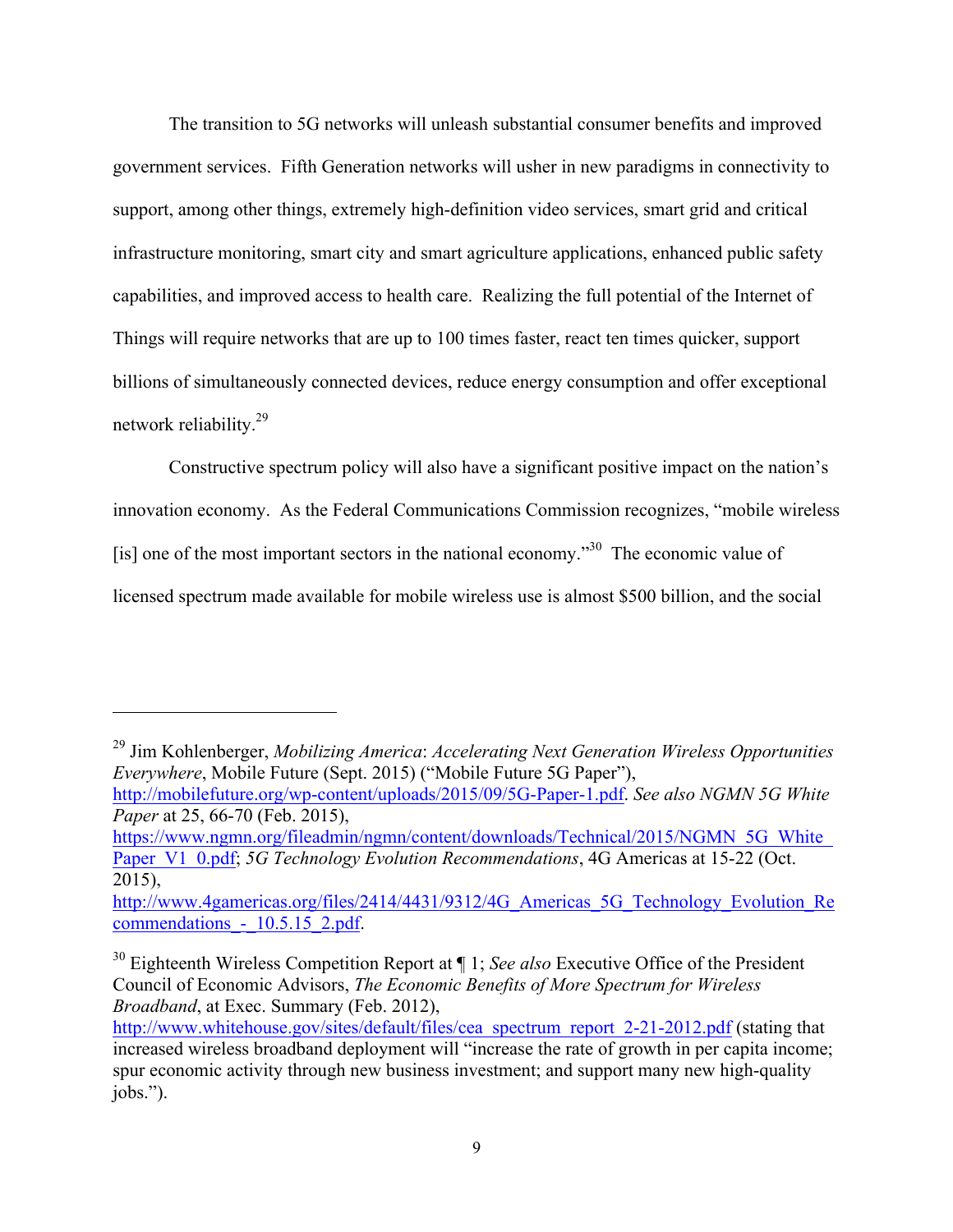benefits from that spectrum total at least 10 to 20 times that amount.<sup>31</sup> That value manifests itself as significant investment and spending by wireless providers and their suppliers, and jobs creation in the form of employees across the wireless ecosystem. For every one person employed in the wireless industry, an additional 6.5 people are employed.<sup>32</sup> By another measure, a recent report from Recon Analytics indicates that for every 10 MHz of spectrum made available, the U.S. economy grows by \$3.1 billion and creates over 100,000 new jobs.<sup>33</sup>

The Government must work to create and fill a spectrum pipeline to plan for and support the massive increase in data that a vibrant Internet of Things will require. While Congress and the Administration have taken steps toward reallocating some spectrum to support the Internet of Things, more must be done to stay out front of the fast-growing demands of consumers and our wireless-fueled economy.

In the short term, the FCC's currently underway broadcast incentive auction will provide access to additional low-band spectrum in the 600 MHz band, and the FCC is moving forward with making spectrum in the 3.5 GHz band available for mobile broadband after years of coordination with NTIA to address Federal incumbents. The FCC is also looking at making spectrum above 24 GHz available for use serving wireless consumers.<sup>34</sup> The Commission should take swift action to make the millimeter wave spectrum available as soon as possible, and should

<sup>31</sup> Coleman Bazelon and Giulia McHenry, *Mobile Broadband Spectrum: A Vital Resource for the U.S. Economy*, at 1 (May 11, 2015), http://www.ctia.org/docs/default-source/defaultdocument-library/brattle\_spectrum\_051115.pdf.

<sup>32</sup> *Id*. at 23.

<sup>33</sup> Recon Analytics LLC, *The Impact of 10 MHz of Wireless Spectrum*, at 1-2 (January 26, 2016), http://www.ctia.org/docs/default-source/default-document-library/for-every-10-mhz.pdf.

<sup>34</sup> *Use of Spectrum Bands Above 24 GHz for Mobile Radio Services*, Notice of Proposed Rulemaking, 30 FCC Rcd 11878 (2015).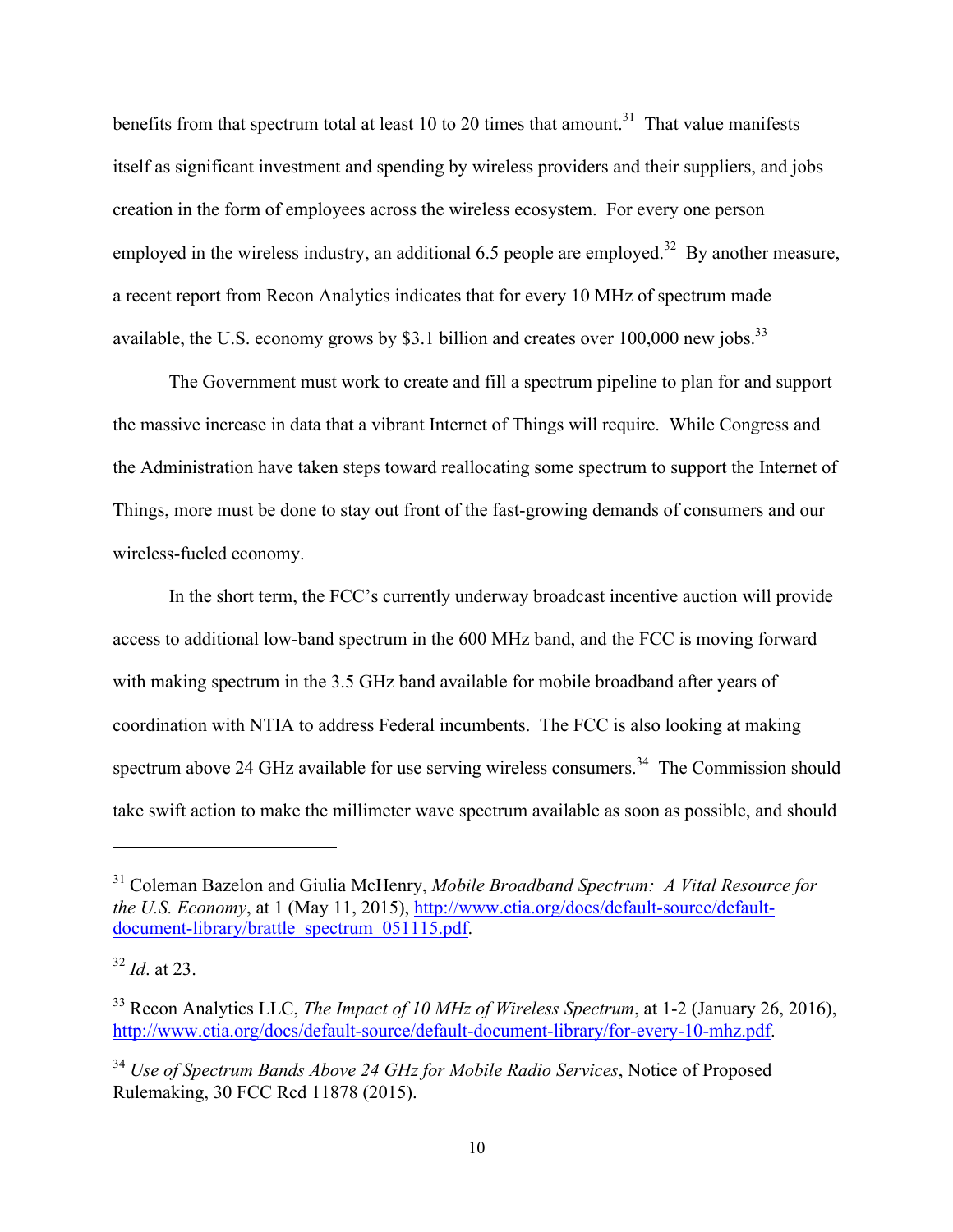initiate a follow-on proceeding to look at additional bands not included in its initial Notice of Proposed Rulemaking.

NTIA should work with the FCC to identify additional spectrum that can be reallocated to serve mobile consumers and support U.S. leadership in the Internet of Things, both in spectrum bands below 6 GHz and in higher bands. The 2012 Spectrum Act expresses a clear priority for reallocation of Federal spectrum for exclusive commercial use, requiring that NTIA's evaluation of a band for possible reallocation "give priority to options involving reallocation of the band for exclusive non-Federal use" and that NTIA "shall choose options involving shared use only when it determines, in consultation with the Director of the Office of Management and Budget, that relocation of a Federal entity from the band is not feasible due to technical or cost constraints."35

Assistant Secretary Strickling and FCC Chairman Wheeler have expressed a commitment to taking the steps necessary to meet the President's goal of making 500 MHz of spectrum available for wireless broadband by  $2020$ .<sup>36</sup> And Congress's inclusion of spectrum pipeline provisions in the Bipartisan Budget Act of 2015 is another small step in the right direction. However, those provisions require Federal agencies to relinquish just 30 MHz of underutilized spectrum and allow them nearly a decade to do so. This is an unacceptable pittance in light of

 $\overline{a}$ 

<sup>36</sup> *Joint Statement Following the Biannual Spectrum Planning Meeting on Friday April 1, 2016, between FCC Chairman Tom Wheeler and Assistant Secretary for Communications and Information and NTIA Administrator Lawrence E. Strickling* (Apr. 1, 2016), https://www.ntia.doc.gov/speechtestimony/2016/joint-statement-following-biannual-spectrumplanning-meeting-friday-april-1-201. In 2010, the National Broadband Plan noted that the FCC had only 50 MHz of spectrum in the pipeline that could be assigned for broadband use, and recommended making an additional 500 MHz of spectrum available for broadband by 2020. *Connecting America: The National Broadband Plan* at 10 (2010), https://transition.fcc.gov/national-broadband-plan/national-broadband-plan.pdf.

 $35$  47 U.S.C. § 923(j).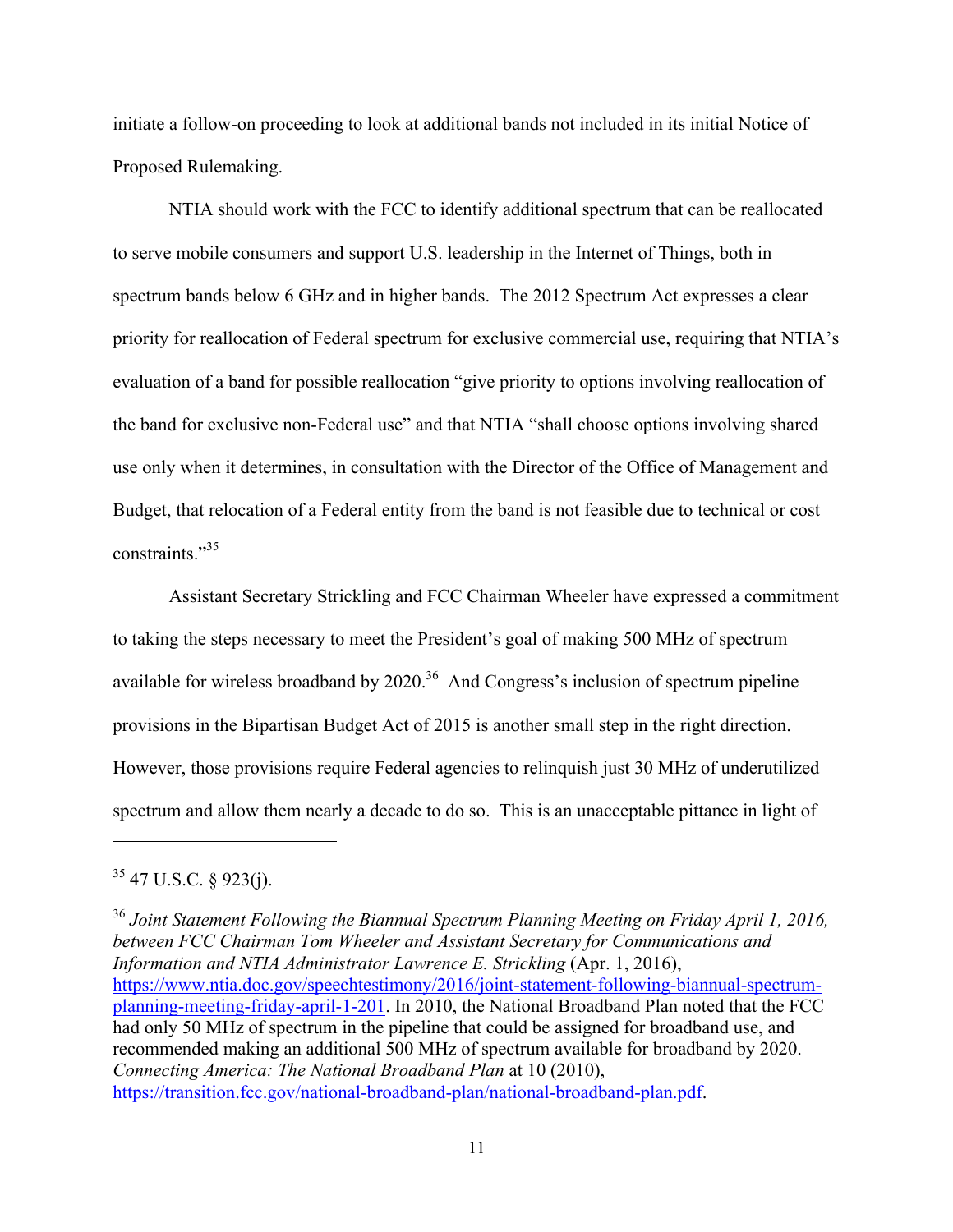the more than 350 MHz of additional licensed spectrum experts project U.S. consumers and our wireless economy will need by 2019.<sup>37</sup> And this 350 MHz projection does not account for the drastic increase in data demands that 5G networks will bring by 2020. Given that it takes nearly a decade to reallocate spectrum from Federal to commercial use, we are already behind. NTIA should work with the FCC and other Federal agencies to bring a much-needed sense of urgency to these matters and prioritize deployment of a long-term spectrum pipeline, so the United States has the spectrum capacity necessary to maximize the potential benefits of the Internet of Things for consumers and maintain the U.S. economy's global wireless leadership position.

To successfully and continually fill the spectrum pipeline, Federal users must have incentives to use spectrum efficiently and to relinquish underutilized spectrum. Current policies do not create sufficient incentives for efficient Government spectrum use, nor do they bring market forces to bear on Federal users. Consistent with the Commercial Spectrum Management Advisory Committee's ("CSMAC") recommendation, OMB took steps in the budget process toward encouraging agencies to choose spectrally efficient systems, revising Circular No. A-11 pursuant to the 2012 Spectrum Act to include directives requiring agencies to: consider the economic value of the spectrum being used in their budget justifications for procurement of major systems; indicate whether the system procured was the most spectrally efficient among those meeting the agency's requirements; indicate whether the system will or could operate on

<sup>&</sup>lt;sup>37</sup> Bipartisan Budget Act of 2015, Pub. L. 114-74, § 1004; Coleman Bazelon and Giulia McHenry, *Substantial Licensed Spectrum Deficit (2015-2019): Updating the FCC's Mobile Data Demand Projections* (June 23, 2015), http://www.ctia.org/docs/default-source/default-documentlibrary/brattle\_350MHz\_licensed\_spectrum.pdf.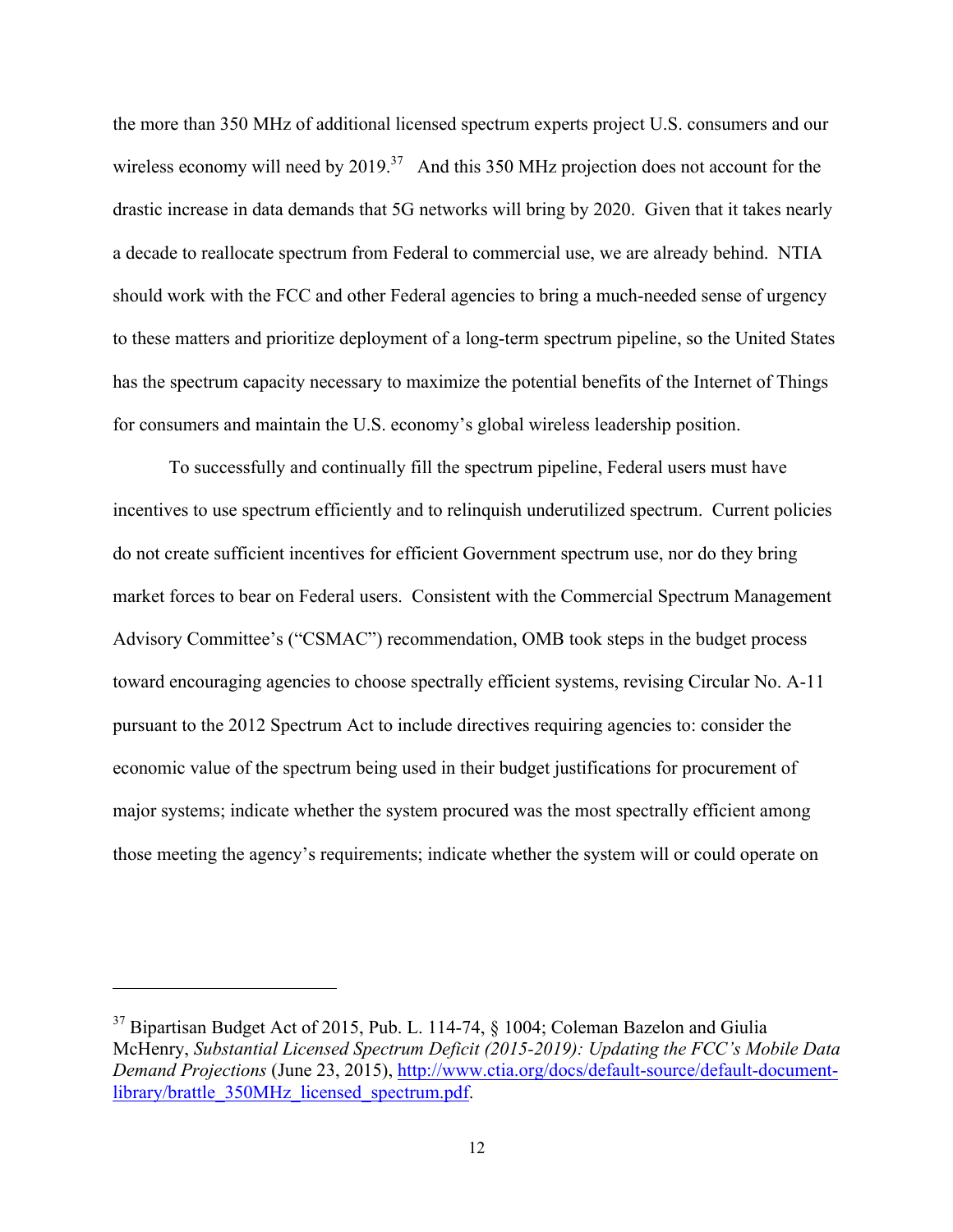shared spectrum; and certify that commercial alternatives and non-spectrum-dependent alternatives were considered <sup>38</sup>

New incentive mechanisms should be developed to protect the overwhelming public interest in making more spectrum available for the mobile Internet. In addition to recovering the costs of relinquishing or sharing Federal spectrum from the Spectrum Relocation Fund,<sup>39</sup> these mechanisms could include allowing agencies to receive additional financial or operational benefits from their relocation efforts. The focus primarily should be on mechanisms that promote relinquishment of Federal spectrum for exclusive commercial use given the clear preference for relinquishment in the 2012 Spectrum Act. The Government should also continue to pursue solutions along the lines of the Federal Spectrum Incentive  $Act<sub>1</sub><sup>40</sup>$  which was introduced in 2015 but not passed into law, and NTIA should continue to seek input from CSMAC on creating incentives for Federal users to relinquish or share underutilized spectrum.<sup>41</sup> Finally, NTIA and the Office of Management and Budget should take additional measures,

<sup>41</sup> *See* CSMAC, *Incentives Subcommittee Report* (Jan. 11, 2011),

<sup>&</sup>lt;sup>38</sup> Office of Management and Budget, Circular No. A-11: Preparation, Submission, and Execution of the Budget (Jun. 2015).

 $39$  The Bipartisan Budget Act of 2015 includes provisions to allow funds from the Spectrum Relocation Fund to be used for research and development or other planning activities to improve spectral efficiency in order to make spectrum available for exclusive or shared commercial use. Bipartisan Budget Act of 2015, § 1005.

<sup>40</sup> Federal Spectrum Incentive Act of 2015, H.R. 1641 and S. 887 (introduced Mar. 26, 2015).

https://www.ntia.doc.gov/files/ntia/publications/incentivessubcomm\_report\_final\_01112011.pdf; CSMAC Meeting Presentation, *Final Recommendations: Spectrum Sharing Cost Recovery Alternatives* (Aug. 26, 2015),

https://www.ntia.doc.gov/files/ntia/publications/recommendations\_csmac\_fedagencycostrecover ysubcom\_08262015.pdf.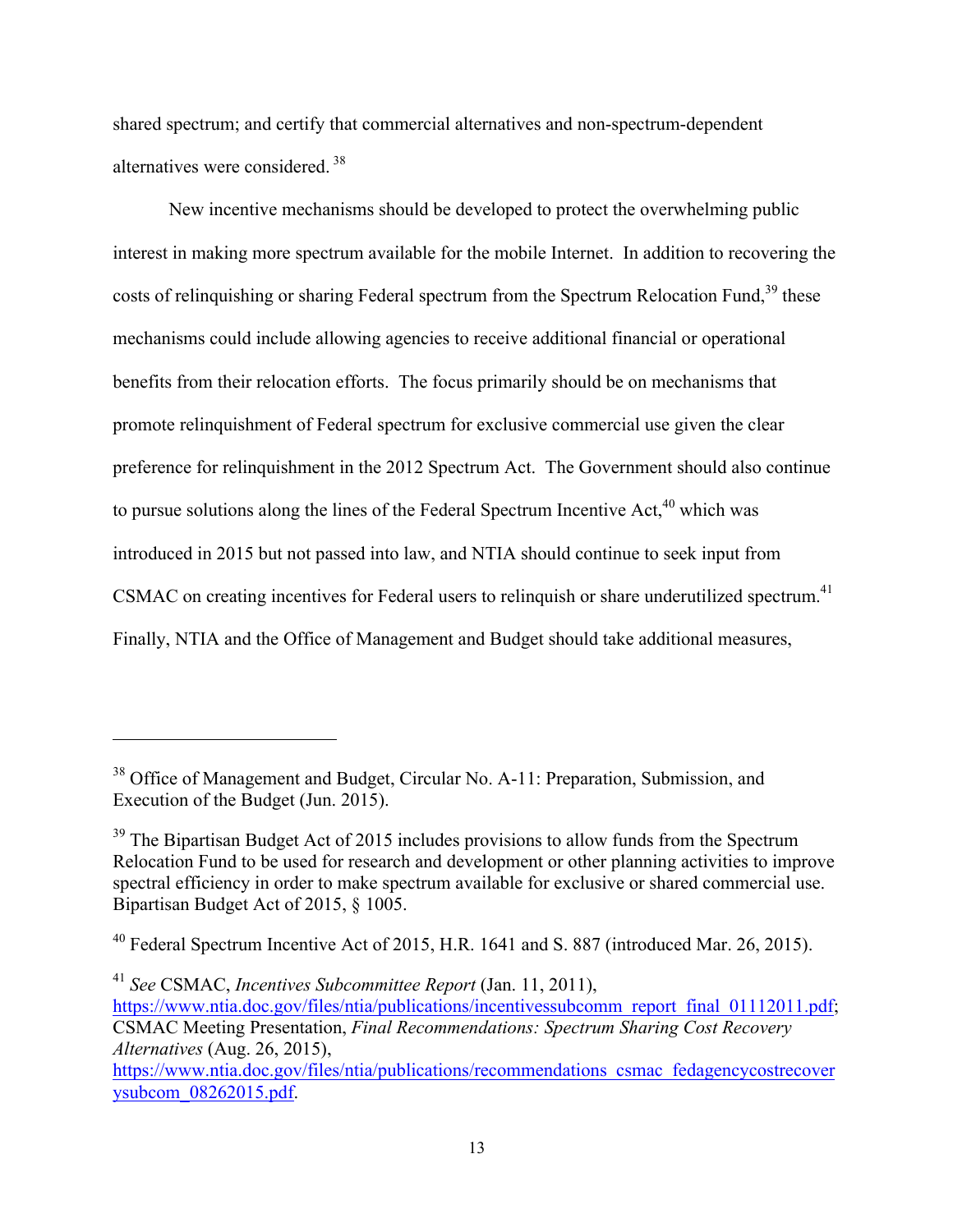including conducting an annual review of Federal agency spectrum holdings and use, to encourage efficient spectrum use through the budget and procurement process.

When it is not technically feasible for agencies to relocate entirely from a particular spectrum band, agencies should be encouraged to make spectrum available on a shared basis. Initially, agencies should be encouraged to share spectrum with each other to increase spectrum efficiency and to potentially clear a portion of Federal spectrum to make it available for exclusive commercial use. Agency sharing should be encouraged in a unified way across the Government, for example by NTIA and OMB in the budget and procurement processes. When inter-agency sharing is not possible, Federal and non-Federal sharing opportunities should be pursued – with the over-riding priority remaining clearing as much spectrum as possible for consumers and our economy in order to maximize the public benefits of wireless innovation, including those made possible by the Internet of Things.

# **IV. THE GOVERNMENT SHOULD FOCUS ON POLICIES THAT FOSTER DEPLOYMENT OF WIRELESS NETWORKS**

The Government should work to develop policies that foster wireless network deployment, recognizing the central importance of these efforts to a competitive U.S. innovation economy and to making real for all Americans the many benefits that the ongoing Internet of Things revolution makes possible. Policymakers can play a constructive role by avoiding and eliminating regulations that may deter investment, and by streamlining infrastructure deployment processes, as outlined in President Obama's 2015 Presidential Memorandum.<sup>42</sup> The United States' mobile leadership has been made possible by a progressive, light-touch regulatory

<sup>42</sup> Presidential Memorandum, *Expanding Broadband Deployment and Adopting by Addressing Regulatory Barriers and Encouraging Investment and Training* (Mar. 23, 2015).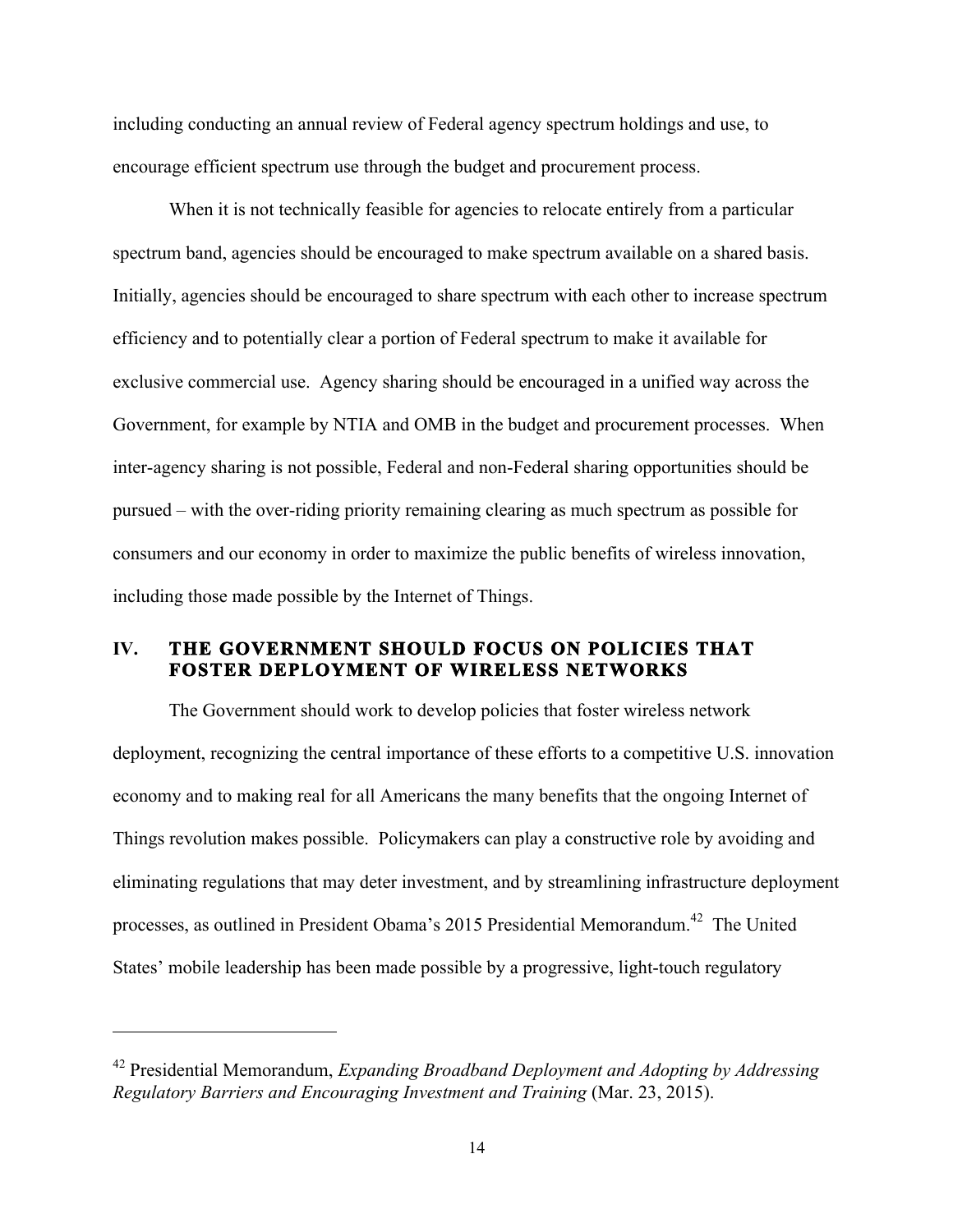approach that Administrations, Congress, and the FCC have embraced over the past three decades. The FCC's pre-emptory decision to accede to a policy framework advocated by President Obama, and subject mobile broadband to outdated, monopoly-era common carrier regulations last year was an abrupt change of course in this proven approach and presents a serious risk to the continued investment in mobile networks in the United States which thus far have continued to exceed any other single sector in our economy.<sup>43</sup> With litigation of the decision likely to stretch on for years, Congress should instead step in to craft a legislative solution that would grant certainty in the mobile marketplace.<sup>44</sup>

To ensure continued strong, reliable and dynamic wireless service for consumers, policymakers should continue to focus on streamlining and facilitating broadband infrastructure deployment related to both small cell deployments and traditional larger scale deployments, as both will support 5G networks and the Internet of Things.<sup>45</sup> Mobile providers will also need

<sup>43</sup> *Protecting and Promoting the Open Internet*, Order on Remand, 30 FCC Rcd 5601 (2015).

<sup>&</sup>lt;sup>44</sup> Following the FCC's ill-advised Open Internet Order, the FCC recently proposed broadband privacy rules that differ significantly from the White House framework and the FCC's existing approach to the rest of the online ecosystem. *Protecting the Privacy of Customers of Broadband and Other Telecommunications Services*, Notice of Proposed Rulemaking, 31 FCC Rcd 2500 (2016); The White House, *Consumer Data Privacy in a Networks World: A Framework for Protecting Privacy and Promoting Innovation in the Global Digital Economy*, at 2 (Feb. 2012) ("White House Privacy Framework), https://www.whitehouse.gov/sites/default/files/privacyfinal.pdf. Adopting rules for mobile networks that differ greatly from the rules that apply to device manufacturers, app developers, and operating system providers will create confusion for consumers arbitrarily upset the balance of competition. The FCC should instead work with NTIA and the FCC to initiate a process that engages all stakeholders to create flexible and consistent rules across the Internet ecosystem.

<sup>&</sup>lt;sup>45</sup> The FCC recently sought comment on proposed amendments to the 2001 Nationwide Programmatic Agreement for the Collocation of Wireless Antennas that would exclude certain Distributed Antenna Systems and small cell deployments from review under Section 106 of the National Historic Preservation Act. *Wireless Telecommunications Bureau Seeks Comment on Proposed Amended Nationwide Programmatic Agreement for the Collocation of Wireless Antennas*, Public Notice, WT Docket No. 15-180, DA 16-519 (rel. May 12, 2016). The proposed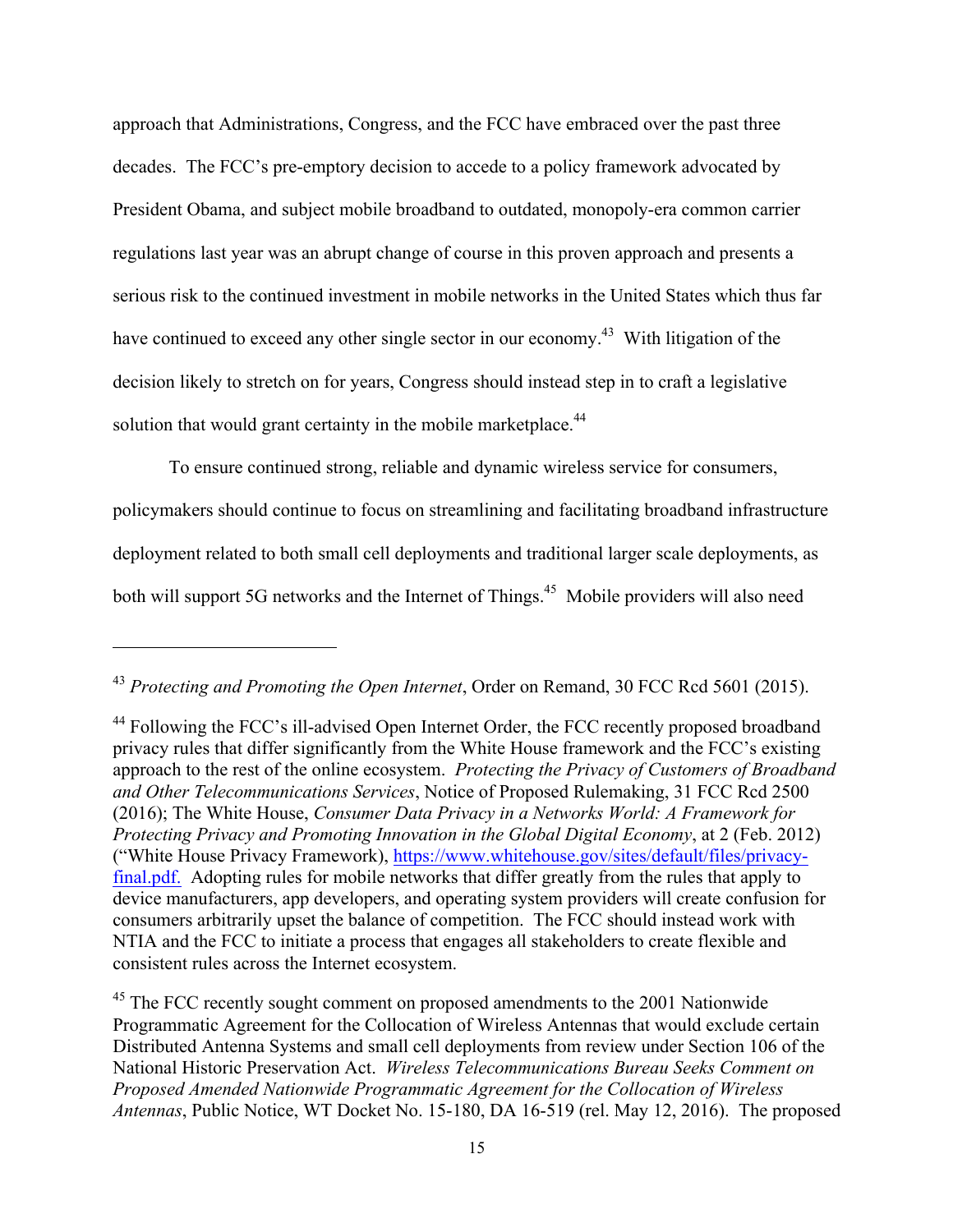access to backhaul and fiber connectivity, including from cable providers, to support the massive increase in data that consumer engagement with the Internet of Things will demand. In 2012, the President released Executive Order 13616 directing Federal agencies to streamline application processes and promote access to Federal lands.<sup>46</sup> In 2015, the Broadband Opportunity Council, convened pursuant to President Obama's 2015 Presidential Memorandum, noted while Federal agencies had made progress, more could be done to help service providers obtain the necessary approvals to build infrastructure on Federal lands, use Federal assets, or cross Federal rights-ofway.<sup>47</sup> Several Federal agencies committed to taking concrete steps to facilitate infrastructure deployment: the Department of Transportation has issued policy guidance to leverage highway rights of way; the Department of the Interior and the Department of Agriculture are working with the Advisory Council on Historic Preservation and other relevant agencies to explore ways to streamline the Section 106 historical review permitting processes for projects on Federal lands; OMB, the White House Office of Science and Technology Policy and the National Economic Council are working with Federal agencies to create an inventory of infrastructure assets that can support broadband; and the Department of the Interior is working to expand utilization of towers on Tribal and rural lands.<sup>48</sup>

amendment are a good step toward streamlining small cell and DAS deployments, and the Government should continue to look for similar opportunities for streamlining.

<sup>46</sup> Exec. Order No. 13616, *Accelerating Broadband Infrastructure Deployment*, 77 Fed. Reg. 36903 (Jun. 20, 2012).

<sup>47</sup> *Broadband Opportunity Council Report and Recommendations* at 23 (Aug. 20, 2015), https://www.whitehouse.gov/sites/default/files/broadband\_opportunity\_council\_report\_final.pdf.

<sup>48</sup> *Id.* at 23-24.

 $\overline{a}$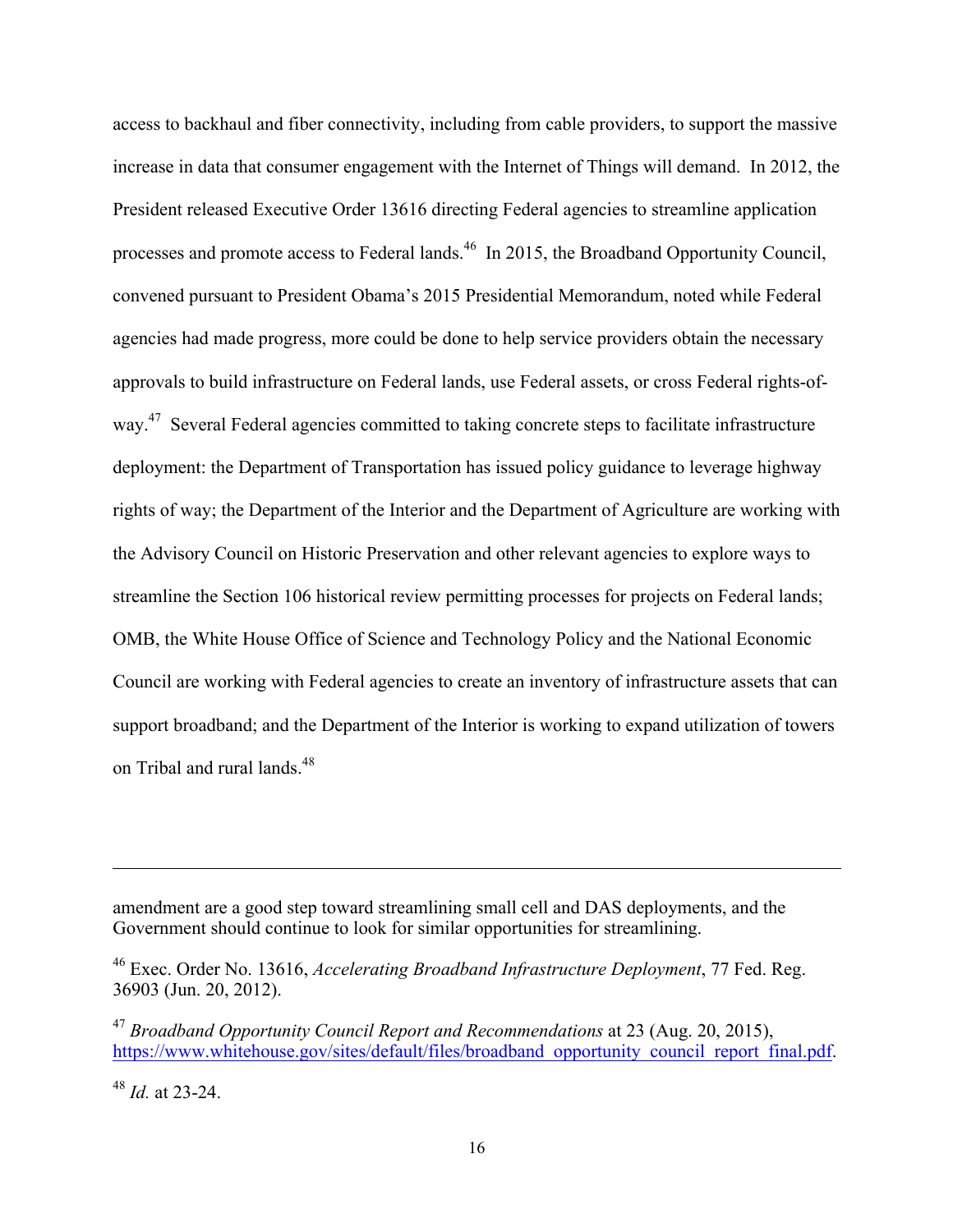Wireless carriers invested almost \$32 billion in 2015 in infrastructure and other network upgrades.<sup>49</sup> Significant opportunities remain for executive departments and agencies to streamline and facilitate broadband infrastructure deployment and do their part for mobile consumers and our modern, connected U.S. economy. In particular, Federal agencies should continue efforts to adopt smart policies that promote and enable widespread wireless communications facilities deployment, including DAS and small cells, on Federal property. In addition, the common Wireless Telecommunications Industry Application should be finalized and implemented. Finally, effective, pro-consumer timelines should be established for permitting processes, and those timelines should provide for expedited approval of upgrades, modifications, collocations, and lease renewals as compared to new site applications.

# **V. CONCLUSION**

l

The United States leads the world in mobile, and must take policy steps now to maintain its leadership position in the evolution to 5G networks that will support the Internet of Things and the extraordinary economic and quality-of-life benefits it will make possible for our citizens. The United States must develop a comprehensive spectrum policy designed to meet the surging data demands that consumers and our economy will require as they take full advantage of the Internet of Things. Additionally, our nation must focus on policies that foster private capital investment and deployment of wireless networks including avoiding and eliminating burdensome regulations and streamlining infrastructure deployment processes.

Today, we have barely scratched the surface of what the Internet can make possible – both today's Internet of people, and tomorrow's Internet of Things. With a thoughtful and

<sup>49</sup> CTIA, *Annual Wireless Survey*, (May 23, 2016), available at http://www.ctia.org/yourwireless-life/how-wireless-works/annual-wireless-industry-survey.